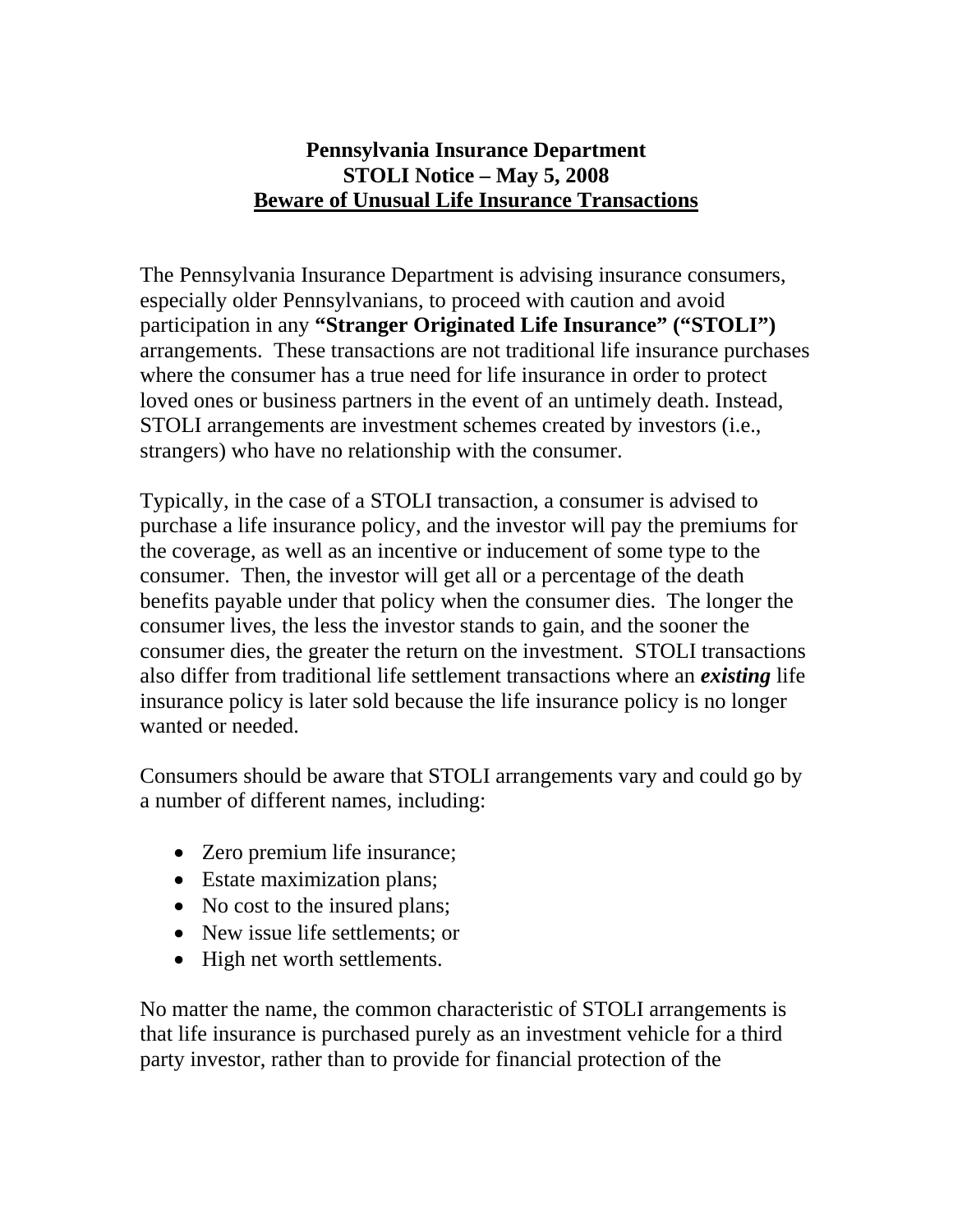policyholder's chosen beneficiaries, and consumers are advised to approach these transactions with caution.

The department does not sanction or approve STOLI arrangements. These transactions and the parties involved in these transactions may be in violation of Pennsylvania's existing insurance laws and regulations addressing insurable interest requirements.

STOLI arrangements are typically promoted to consumers between the ages of 65 and 85, and the transactions often provide an "inducement" to obtain a life insurance policy and participate in the arrangement. These inducements may vary and could take the form of a valuable "gift", a lump sum payment given either immediately or in the future, "free" insurance on the consumer's life for a period of time, or payment of a portion of the death benefit to a beneficiary of the consumer's choice.

Despite these inducements offered to consumers to apply for the life insurance policy, STOLI arrangements have some true "costs" to consumers, such as:

- **Unanticipated tax liabilities.** Whatever the consumer gains as a result of the STOLI transaction could be considered income for state and federal tax purposes, as opposed to the death benefits payable under the life insurance policy, which are generally not taxable.
- **Ineligibility for government entitlements and programs.** A consumer's income from the STOLI transaction could render him or her ineligible for certain government benefits by exceeding maximum financial thresholds for such programs;
- **Higher life insurance premiums for additional life insurance.** If a consumer requires additional life insurance in the future, premiums for that future policy could be higher and unaffordable because of the consumer's increased age or declining health; and
- **The inability to purchase additional life insurance.** Consumers should be aware that they have an "insurance capacity," meaning that there is a maximum amount of life insurance that companies will provide to any particular individual. Insurance companies may refuse to provide additional life insurance in the future because any policies purchased as part of a STOLI transaction will be counted against a consumer's "insurance capacity."